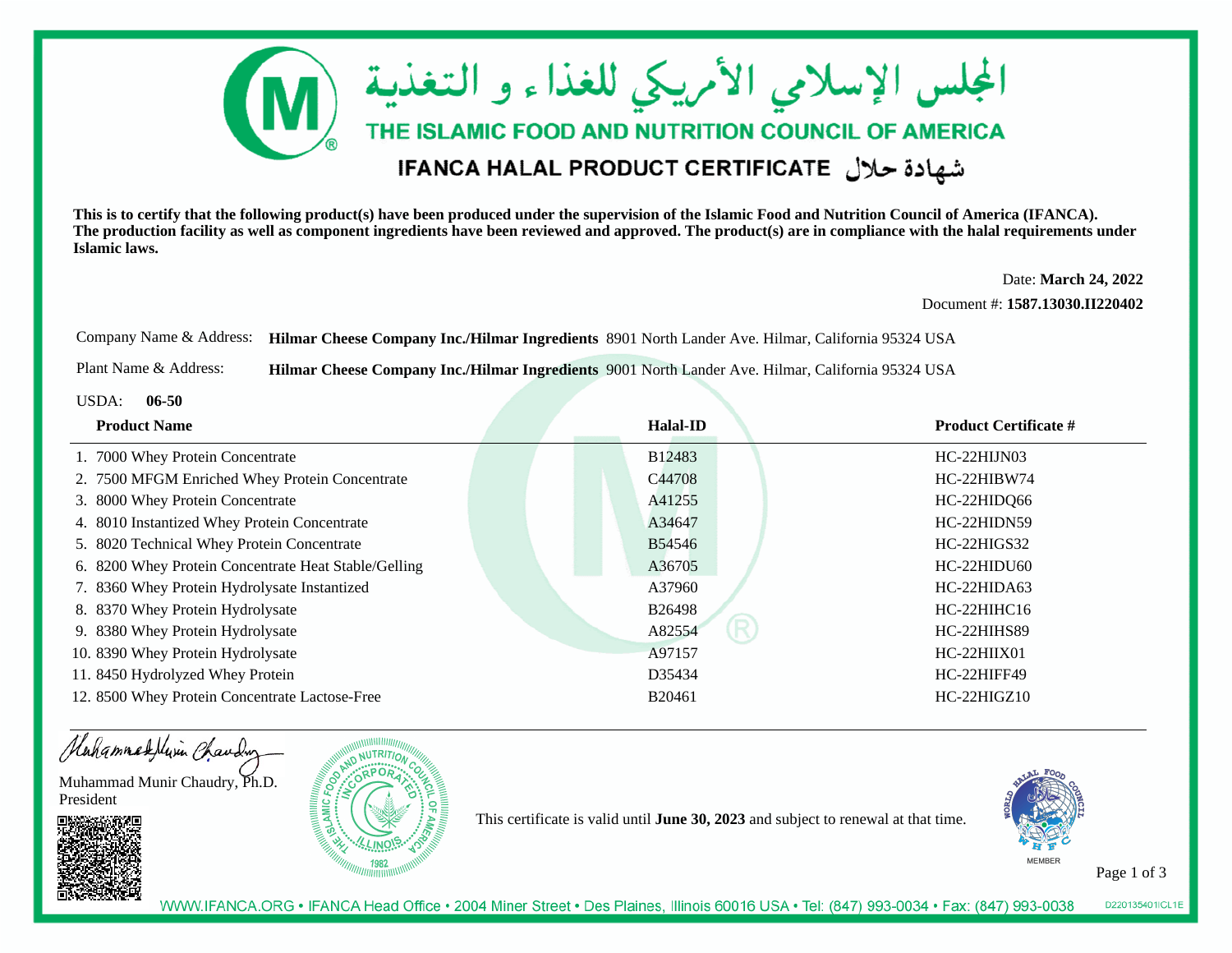

**This is to certify that the following product(s) have been produced under the supervision of the Islamic Food and Nutrition Council of America (IFANCA). The production facility as well as component ingredients have been reviewed and approved. The product(s) are in compliance with the halal requirements underIslamic laws.**

> Date: **March 24, 2022**Document #: **1587.13030.II220402**

Company Name & Address: **Hilmar Cheese Company Inc./Hilmar Ingredients** 8901 North Lander Ave. Hilmar, California 95324 USA

Plant Name & Address:**Hilmar Cheese Company Inc./Hilmar Ingredients** 9001 North Lander Ave. Hilmar, California 95324 USA

USDA: **06-50**

| <b>Product Name</b>                                            | <b>Halal-ID</b>       | <b>Product Certificate #</b> |
|----------------------------------------------------------------|-----------------------|------------------------------|
| 13. 8610 High Gel Whey Protein Concentrate                     | B79076                | HC-22HIDK56                  |
| 14. 8800 Alpha-Lactalbumin Enriched Whey Protein Concentrate   | A93595                | HC-22HII896                  |
| 15. 9350 Hydrolyzed Whey Protein Isolate                       | C94258                | HC-22HIDS37                  |
| 16. 9400 Whey Protein Isolate                                  | A53005                | HC-22HIJD77                  |
| 17. 9410 Instantized Whey Protein Isolate                      | B60492                | HC-22HIE739                  |
| 18. 9420 Whey Protein Isolate                                  | A26674                | HC-22HIF654                  |
| 19. Hilmar 7200 Whey Protein Concentrate                       | B32867                | HC-22HIFS23                  |
| 20. Hilmar 8000-TGF Beta Enriched Whey Protein Concentrate     | A10926                | HC-22HIMI47                  |
| 21. Hilmar 8030 Whey Protein Concentrate                       | $\mathsf R$<br>B57249 | HC-22HIDJ35                  |
| 22. Hilmar 8200 Heat Stable/Gelling Whey Protein Concentrate   | A45869                | HC-22HIEW70                  |
| 23. Hilmar 8350 Whey Protein Hydrolysate                       | B72556                | HC-22HIDT53                  |
| 24. Hilmar 8365 Partially Instantized Whey Protein Hydrolysate | B61938                | HC-22HI6641                  |

Hahammadelivin Chauding

Muhammad Munir Chaudry, Ph.D.President





This certificate is valid until **June 30, 2023** and subject to renewal at that time.



Page 2 of 3